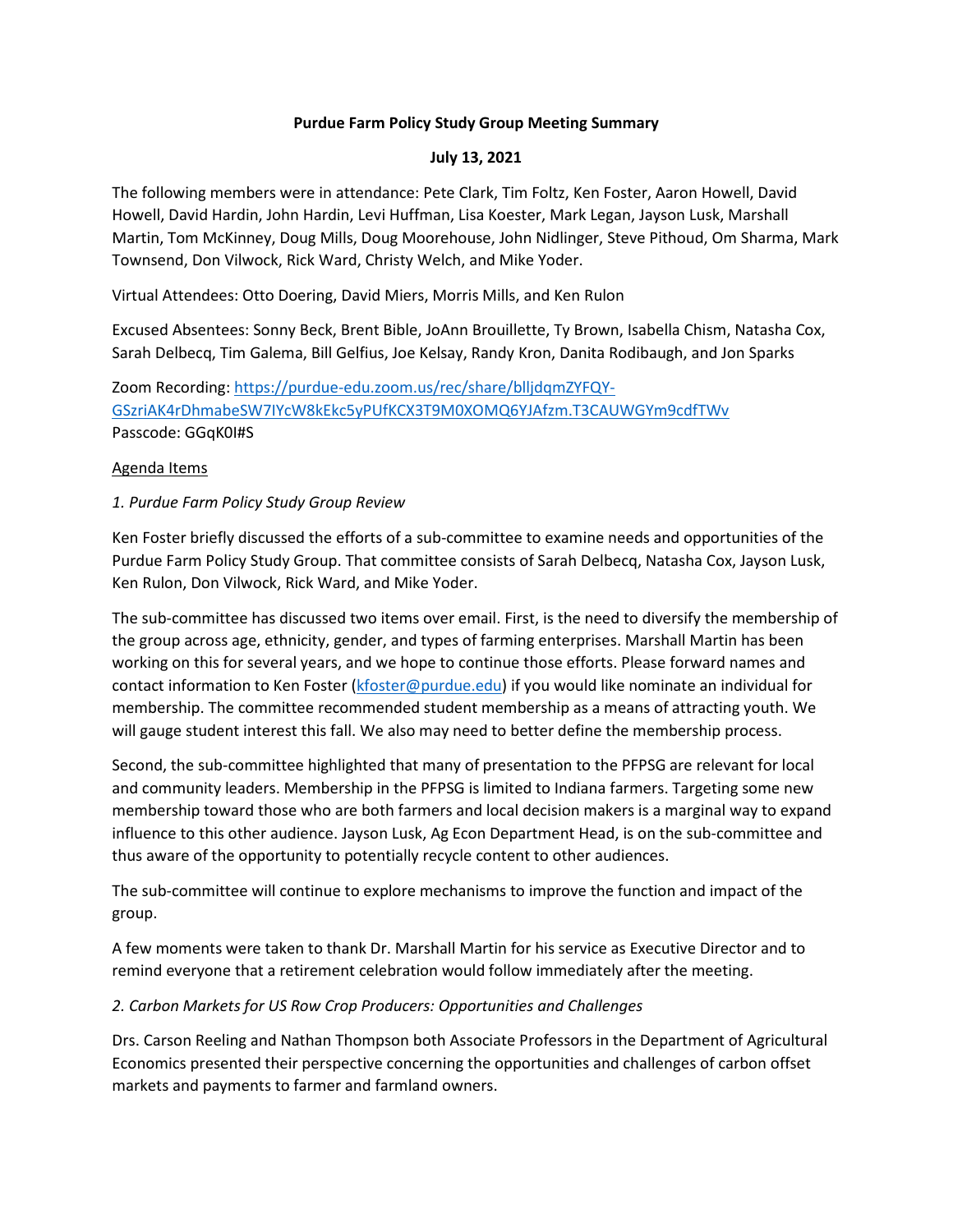Dr. Reeling began by defining the different scopes of carbon emissions (direct, indirect from purchased energy, and indirect from upstream suppliers, etc.) and various market structures that might be used to either voluntarily limit emissions or mandate emissions reductions. Several examples such as permit trading, the Chicago Climate Exchange, Regional Greenhouse Gas Initiative, the California Cap-and-Trade Program, and the growing number of nonregulatory offset markets targeting farmers such as Indigo Ag, Nori, Inc., Bayer Crop Sciences, and Climate Trust were highlighted in Dr. Reeling's portion of the presentation with an emphasis on the challenges of creating lasting carbon sequestration without some sort of mandate to limit carbon emissions. The offset markets are highly driven by large corporate entities such as Microsoft, Apple, Walmart, etc. who have set goals for carbon neutrality via reductions in emission and offsets acquired from others.

Dr. Thompson's portion of the presentation addressed the opportunities and challenges associated with farming practices such as no-till and cover crops in the context of the sorts of nonregulatory offset markets highlighted by Dr. Reeling. Dr. Thompson pointed out that even if all US cropland used no-till and cover crops they would sequester only 2 and 3 % of all US  $CO<sub>2</sub>$  emissions. Thus, carbon neutrality for corporate America will require reductions from elsewhere beyond crop production.

Dr. Thompson also highlighted some results of a farmer survey that shows many farmers are aware of offset markets but few have actually pursued such opportunities and very few have signed contracts for such. The primary drivers of farmer reluctance in the survey were the payment levels, legal liabilities, skepticism over the viability of the markets, and the exclusion on the basis of previous use of no-till or cover crops. While current offset market prices appear to be in the \$10-20 per metric ton of carbon sequestered, the literature suggests that a payment of \$80 per MT would be needed to fully offset the cost of switching from conventional tillage to no-till.

Dr. Thompson also discussed the consequences and concerns related to length of contracts and the reversibility of carbon sequestration. It appears that current contracts would not require farmers to repay if they had a one-time need for tillage, etc., but the payments would pause until the lost carbon has once again been sequestered. Farmers who have already been using these practices are not currently going to be paid for past sequestered carbon although there may be cases where a short look back period is possible.

Dr. Thompson also pointed out that the amount of carbon sequestered declines over time under these practices (see the graph on slide 13 of their presentation). It is possible that if prices are going to rise then one would be better to wait to begin sequestering carbon. Drs. Reeling and Thompson speculated that the high degree of uncertainty about future prices is a reason why farmers are reluctant to sign a multi-year contract at low prices today.

Dr. Thompson also highlighted that lack of consensus about carbon sequestration measurement and the lack of clarity concerning how contracting agents would bridge that gap in knowledge. Understanding how these measurements and computations will take place and how they relate the specific practices and settings of a farm are important concerns to farmers.

Drs. Reeling and Thompson completed their presentation with a couple of slides focused on future alternative scenarios and their consequences. The first alternative is that private markets continue to dominate. In this case, the future viability depends on investors and/or consumers demanding reduced carbon footprints from corporate entities.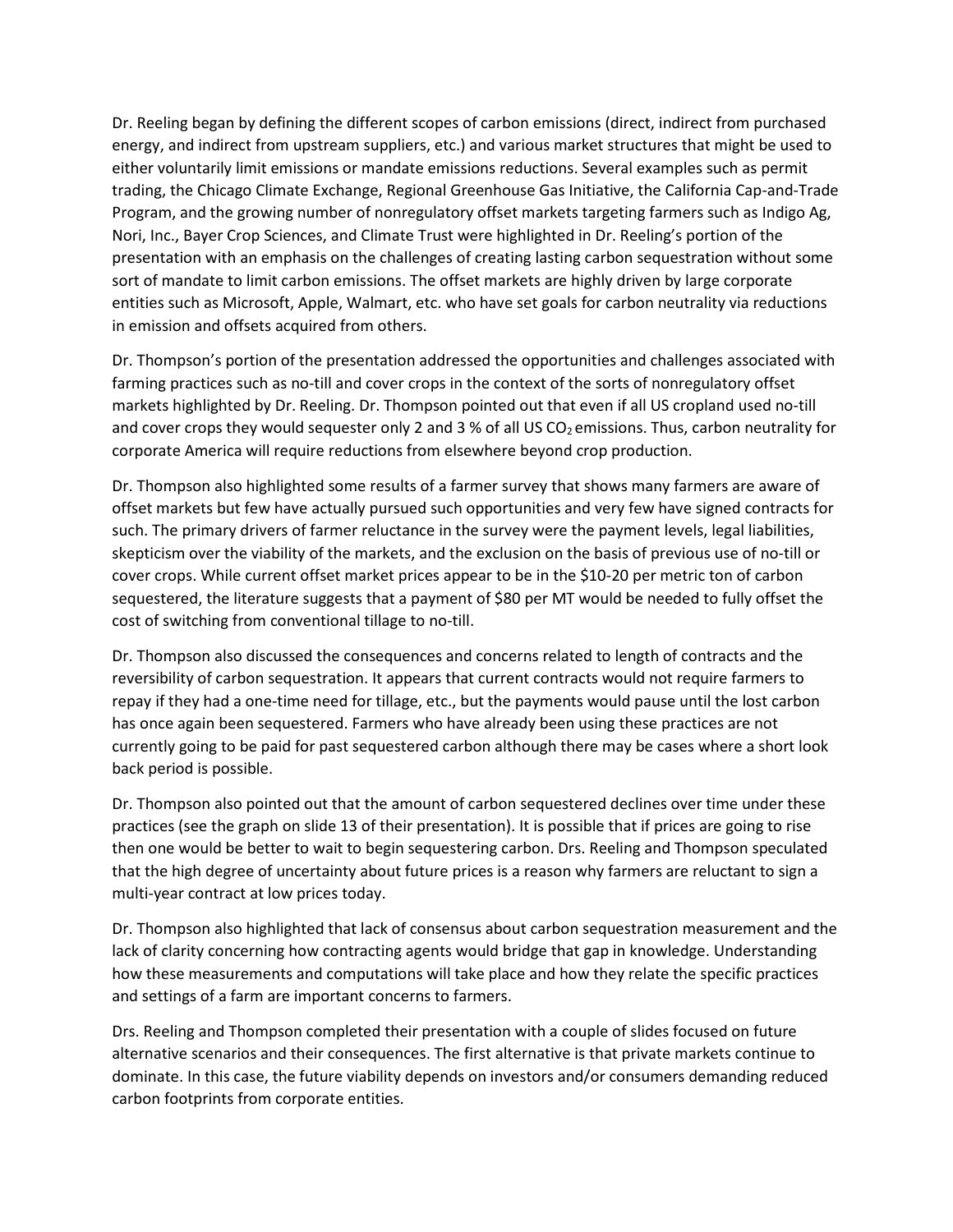The second alternative is that the government takes a stronger role in standardizing measurement and verification of carbon sequestration and/or regulates carbon emissions through a tax or cap. The first would improve the transparency and the ability of farmers to compare across contract offers while the latter would ensure that there is consistent demand for carbon offsets and reduce future uncertainty around prices substantially.

Visit [www.purdue.edu/commercialag](http://www.purdue.edu/commercialag) for a white paper and webinar on carbon markets.

## *3. Societal Values & Personal Behaviors That Impact Public Well-Being*

Dr. Nicole Olynk Widmar, Professor in the Department of Agricultural Economics, presented some of her recent research that explores disparities between what we know is best for society (and ourselves) and what we actually do in the context of the Covid-19 era. Dr. Widmar's presentation relied heavily on data presented in her slides (posted on the PFPSG website at: add link when posted). Therefore, I have chosen not to provide a detailed summary but rather refer you to those slides and the manuscripts at the following sites. However, one thing is clear from Dr. Widmar's results. Covid-19 has and continues to impact children, households (particularly women) with children, and food insecure households to a far greater degree. While there has been substantial economic recovery it has not yet extended to all and the re-opening of society and the economy while vaccination rates remain low is placing children and households with children at increased risk.

Dr. Widmar and her collaborators conducted two rounds of surveys in June 2020 and January 2021. Take away messages from the June data are:

- Evidence of altruism (those who believe masks protect others were more likely to wear them)
- Evidence of free-riding (among those who believe mask work but do not wear in at least one setting)

- Social shaming does not work (perceiving social pressure negatively impacted mask wearing even among those who thought masks help)

- Evidence of willful non-compliance
- Unequal impacts in households with children; impacts on women in these households
- Clear and present 'us versus them' perspectives in media
- Ag & Food related conversation (public discord with meat and milk was likely exacerbated by poor/mixed communication and slow policy implementation)
- Food choices are impacted by where/how/when we shop
- Take away messages from the January 2021 data:
- Everyday activity impacts were and continue to be disproportionate for children and those caring for children
- The food insecure were and are disproportionately impacted
- Vaccination intentions are not gender related like mask wearing was/is. More women are reluctant to receive vaccine.

Online resources for further reading:

[https://agribusiness.purdue.edu/consumer\\_corner/daily-life-impacts-of-covid-19-in-2021/](https://agribusiness.purdue.edu/consumer_corner/daily-life-impacts-of-covid-19-in-2021/)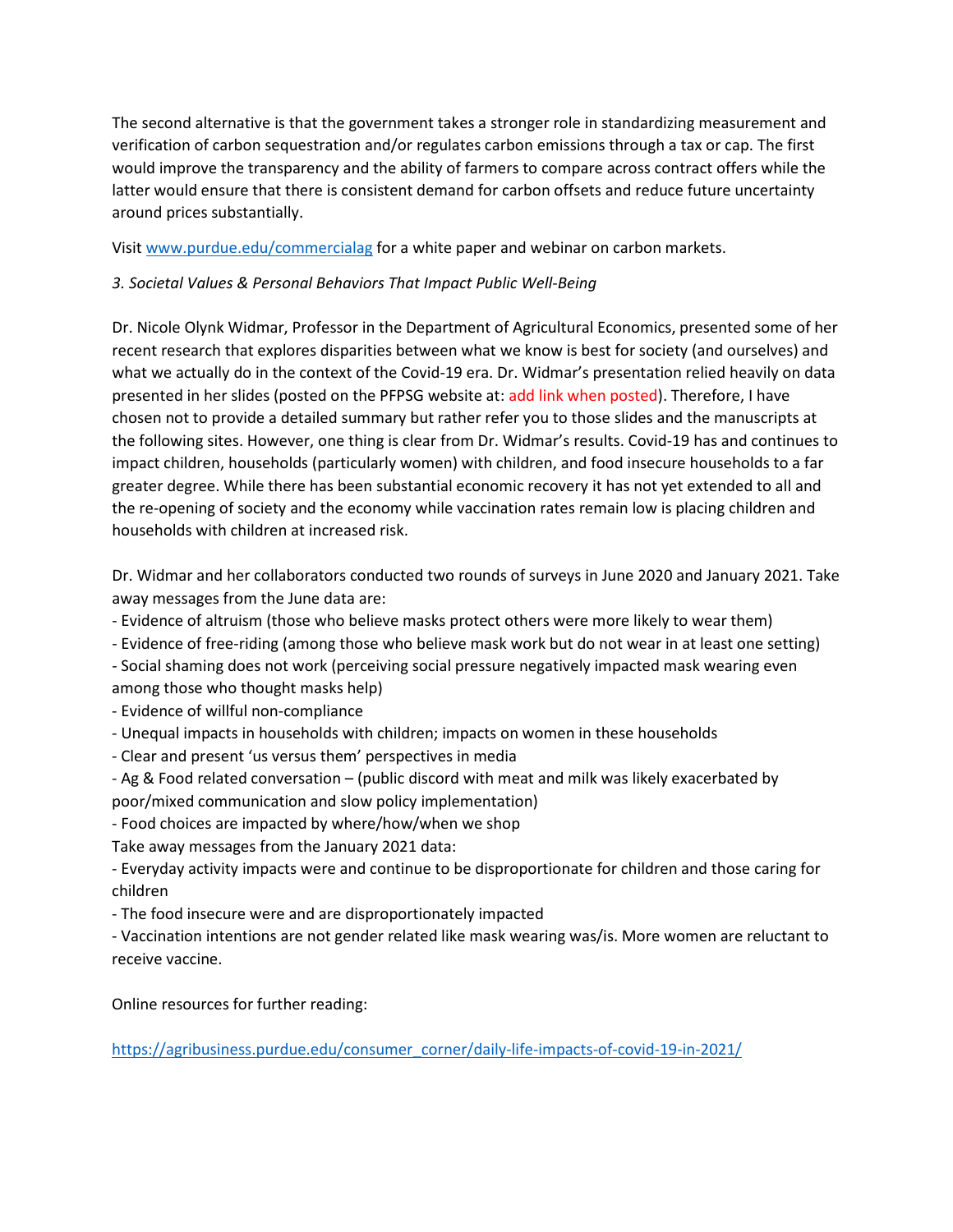[https://agribusiness.purdue.edu/consumer\\_corner/societal-values-and-personal-risky-behaviors](https://agribusiness.purdue.edu/consumer_corner/societal-values-and-personal-risky-behaviors-unchanged-during-pandemic/)[unchanged-during-pandemic/](https://agribusiness.purdue.edu/consumer_corner/societal-values-and-personal-risky-behaviors-unchanged-during-pandemic/)

[https://agribusiness.purdue.edu/consumer\\_corner/purdue-pete-and-pistol-pete-covid-19-vaccine](https://agribusiness.purdue.edu/consumer_corner/purdue-pete-and-pistol-pete-covid-19-vaccine-edition/)[edition/](https://agribusiness.purdue.edu/consumer_corner/purdue-pete-and-pistol-pete-covid-19-vaccine-edition/)

[https://agribusiness.purdue.edu/consumer\\_corner/us-adults-most-likely-to-wear-masks-and-least](https://agribusiness.purdue.edu/consumer_corner/us-adults-most-likely-to-wear-masks-and-least-likely-to-reduce-around-town-interactions/)[likely-to-reduce-around-town-interactions/](https://agribusiness.purdue.edu/consumer_corner/us-adults-most-likely-to-wear-masks-and-least-likely-to-reduce-around-town-interactions/)

[https://agribusiness.purdue.edu/consumer\\_corner/self-reported-2021-intentions-to-take-the-shot-or](https://agribusiness.purdue.edu/consumer_corner/self-reported-2021-intentions-to-take-the-shot-or-not-by-demographics/)[not-by-demographics/](https://agribusiness.purdue.edu/consumer_corner/self-reported-2021-intentions-to-take-the-shot-or-not-by-demographics/)

[https://agribusiness.purdue.edu/consumer\\_corner/talking-about-toilet-paper-and-meat-again/](https://agribusiness.purdue.edu/consumer_corner/talking-about-toilet-paper-and-meat-again/)

[https://agribusiness.purdue.edu/consumer\\_corner/a-tale-of-two-petes/](https://agribusiness.purdue.edu/consumer_corner/a-tale-of-two-petes/)

[https://agribusiness.purdue.edu/consumer\\_corner/human-behavior-beliefs-and-practices-in-the-covid-](https://agribusiness.purdue.edu/consumer_corner/human-behavior-beliefs-and-practices-in-the-covid-19-era/)[19-era/](https://agribusiness.purdue.edu/consumer_corner/human-behavior-beliefs-and-practices-in-the-covid-19-era/)

[https://ssrn.com/abstract=3779163,](https://ssrn.com/abstract=3779163) "Social Pressure, Altruism, Free-Riding, and Non-Compliance in Mask Wearing by U.S. Residents in Response to COVID-19 Pandemic," Courtney Bir and Nicole Widmar, 2021.

[https://ssrn.com/abstract=3648562,](https://ssrn.com/abstract=3648562) "Societal values and mask usage for COVID-19 control in the US," Courtney Bir and Nicole Widmar, 2020.

ADD LINK AFTER IT IS POSTED ON GROUP SITE "COVID-19 Era Impacts on Households with Children," Courtney Bir, Nicole Olynk Widmar, and Jeffrey Young, 2021.

*4. The Role of the Land Grant University in Public Policy and Civic Engagement*

Dr. Robert X. Browning, Professor in the Brian Lamb School of Communication and Faculty Director of the CSPAN Center, spoke to us about the history and complexity of U.S. Agricultural Policy and the Universities recently approved Civics Literacy Requirement for all undergraduate students entering Purdue as of Fall 2021.

Dr. Browning explained the political and social changes that have made it increasingly difficult to pass a comprehensive multi-year "Farm Bill." He referenced the following. The increasing number of interest groups that must be considered in crafting a bill that can receive sufficient support from congressional members being influenced by said interest. Today such legislation typically needs to accommodate the wide range of farm sizes, a large number of commodities, agribusiness, conservation and environmental impact, minority and women farmers, international trade policy, energy policy, domestic food security and so forth. Doing so complicates reaching acceptable compromise.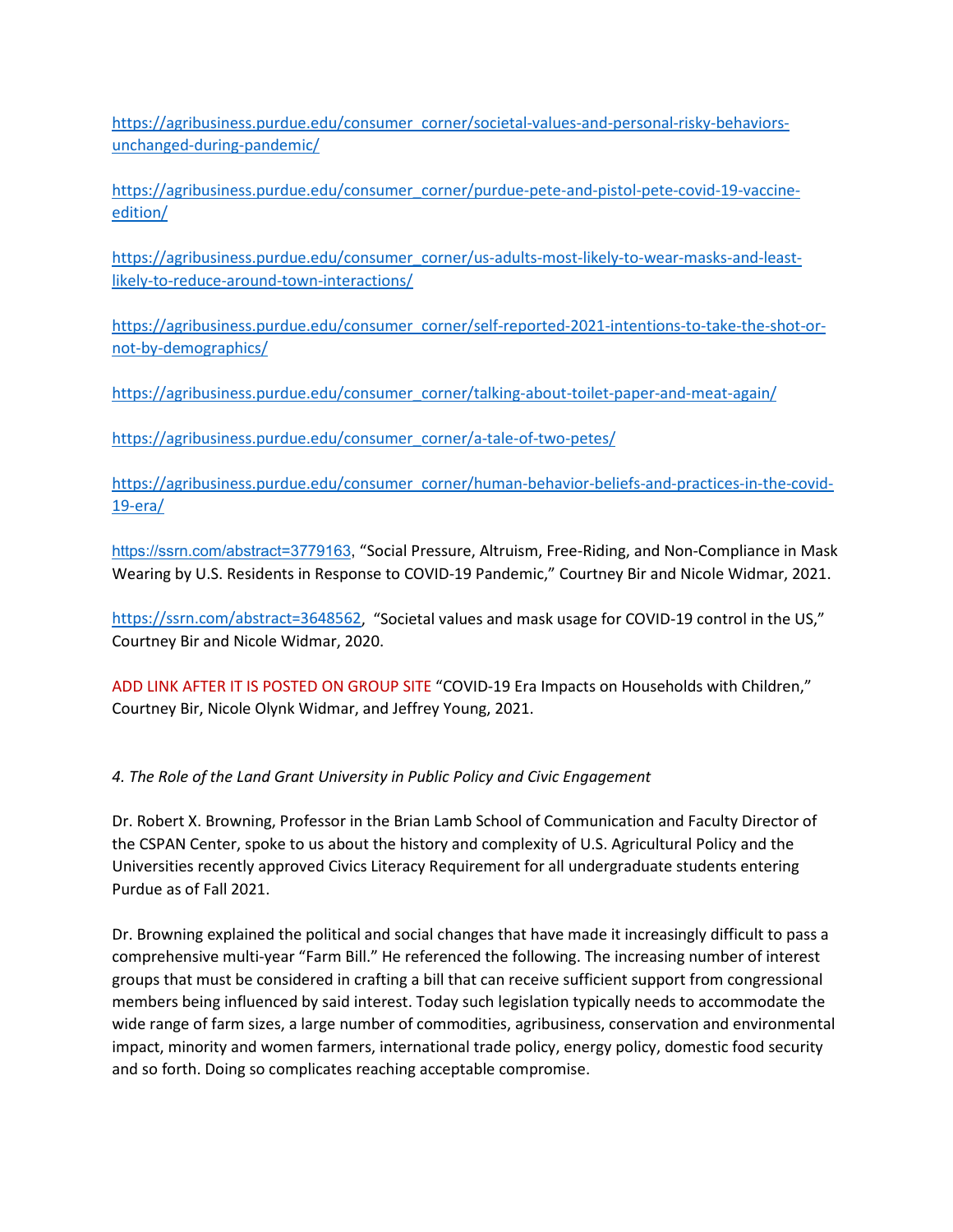Other factors that Dr. Browning identified that have complicated reaching consensus are the inclusion of nutritional assistance programs into farm legislation, the political transformation of southern politics, the decline of regular order replaced by more power in the hands of congressional leadership and specific caucuses, and the increased polarization of Congress.

On the latter point, Dr. Browning presented a number graphs that illustrate how Congress has grown more polarized between the two parties from 1949 to 2018. It was mentioned during Q&A that 1949 might have near the peak of unity in the U.S. Congress but the contrast is there nonetheless. Likewise, Dr. Browning illustrated data showing that the membership of the Congressional Agriculture Committee and the Senate Committee on Agriculture, Nutrition, and Forestry have both grown more polarized over time leading to increased difficulty in crafting policy acceptable to a sufficient number of members. The graphical representations can be found in Dr. Browning's slide presentation posted at: Add URL when these are posted.

Dr. Browning highlighted the following roles of a Land Grant University in the public policy realm:

- Be present in the debate
- Raise the level of the debate
- Conduct Research, Education, Engagement our missions
- Advancing the knowledge of techniques at all levels
- Provide a broad-based education to our students
- Educate the citizenry and stakeholders
- Contribute expertise and knowledge to government agencies and leaders

Dr. Browning is one of the architects of the Purdue Civic Literacy Requirement. Beginning with the entering students in the Fall of 2021, all undergraduate students much complete the certification before they can graduate. The have three options for satisfying the base requirement and then must also pass a test with a score of 80 % or higher.

The three optional activities are as follows:

*a. Students can take and pass an approved course (can also satisfy by taking an Advanced Placement Course),*

*b. Students can listen and take a quiz on twelve podcasts created by the Center for C-SPAN Scholarship and Engagement (The podcast are available for you to listen to at* 

*[https://cla.purdue.edu/academic/communication/cspan/ccse/civics-literacy-](https://cla.purdue.edu/academic/communication/cspan/ccse/civics-literacy-initiative/?_ga=2.224194009.376878949.1626199446-908578770.1591879685)*

*[initiative/?\\_ga=2.224194009.376878949.1626199446-908578770.1591879685](https://cla.purdue.edu/academic/communication/cspan/ccse/civics-literacy-initiative/?_ga=2.224194009.376878949.1626199446-908578770.1591879685) ), or*

*c. Students can attend and write a reflective short essay of six approved civics activities on campus. These are speeches and presidential lecture series on politics.*

# *5. Future Topics and December Meeting Date*

Two potential topics for future meetings were suggested. First, an overview of the joint Ag Law degree being offered between Purdue and IU McKinney School of Law at IUPUI. Second, issues related to long